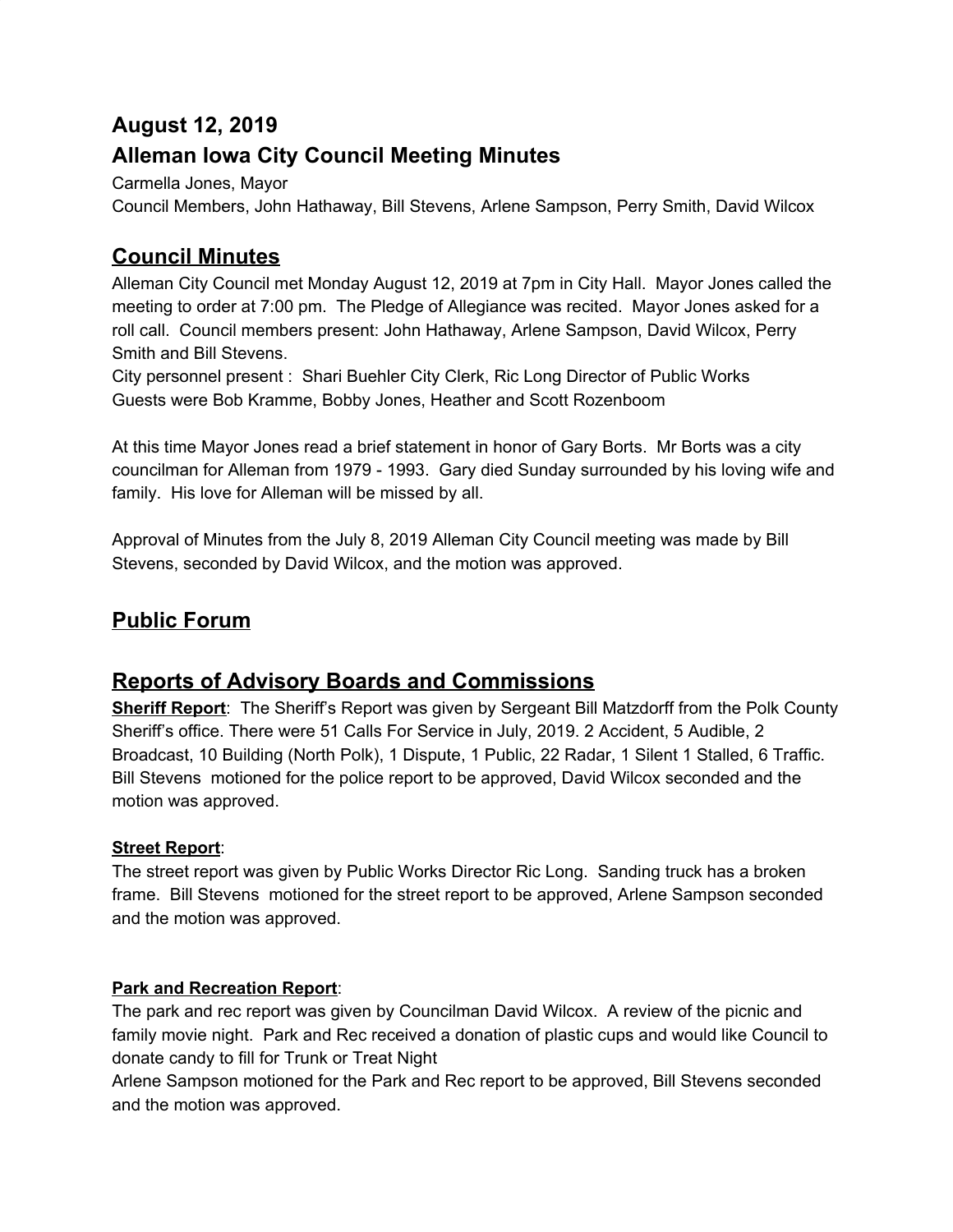#### **Planning and Zoning Report**:

There was no Planning and Zoning meeting in July

#### **Board of Adjustments Report**:

There was no Board of Adjustments meeting in July

#### **Approval of Financials and Invoices**:

Financials were presented for the month of August. Bill Stevens made a motion for the finances and invoices to be approved, John Hathaway seconded and the motion was approved.

#### **ADMINISTRATIVE BUSINESS**

Ordinance #070819 allowing ATV , off-road utility vehicles, golf carts, and snowmobiles on the streets of Alleman came up for a first reading. Councilman Bill Stevens made a motion to accept the ordinance as read and Arlene Sampson seconded.

A Roll Call Vote Was Taken Hathaway Y Smith Y Stevens Y Wilcox Y Sampson Y

The Ordinance passes. Items in the Ordinance include all ATV type vehicles must be registered with the CIty of Alleman at a yearly fee of \$25. Insurance will be required on all vehicles and a slow moving placard must be on the vehicle along with an orange flag. Copies of the Ordinance are available at Alleman City Hall

Consider Waving 2nd and 3rd Reading of Ordinance 3070819 due to passing during the first reading.

Des Moines Water Works Statement will not have any changes made to the wording about Alleman water charges.

The carpet at Alleman City Hall will be cleaned by S&S Carpet Cleaning

#### **Old Business**:

.

RVTV plans are in the works. A game is being made by Perry Smith